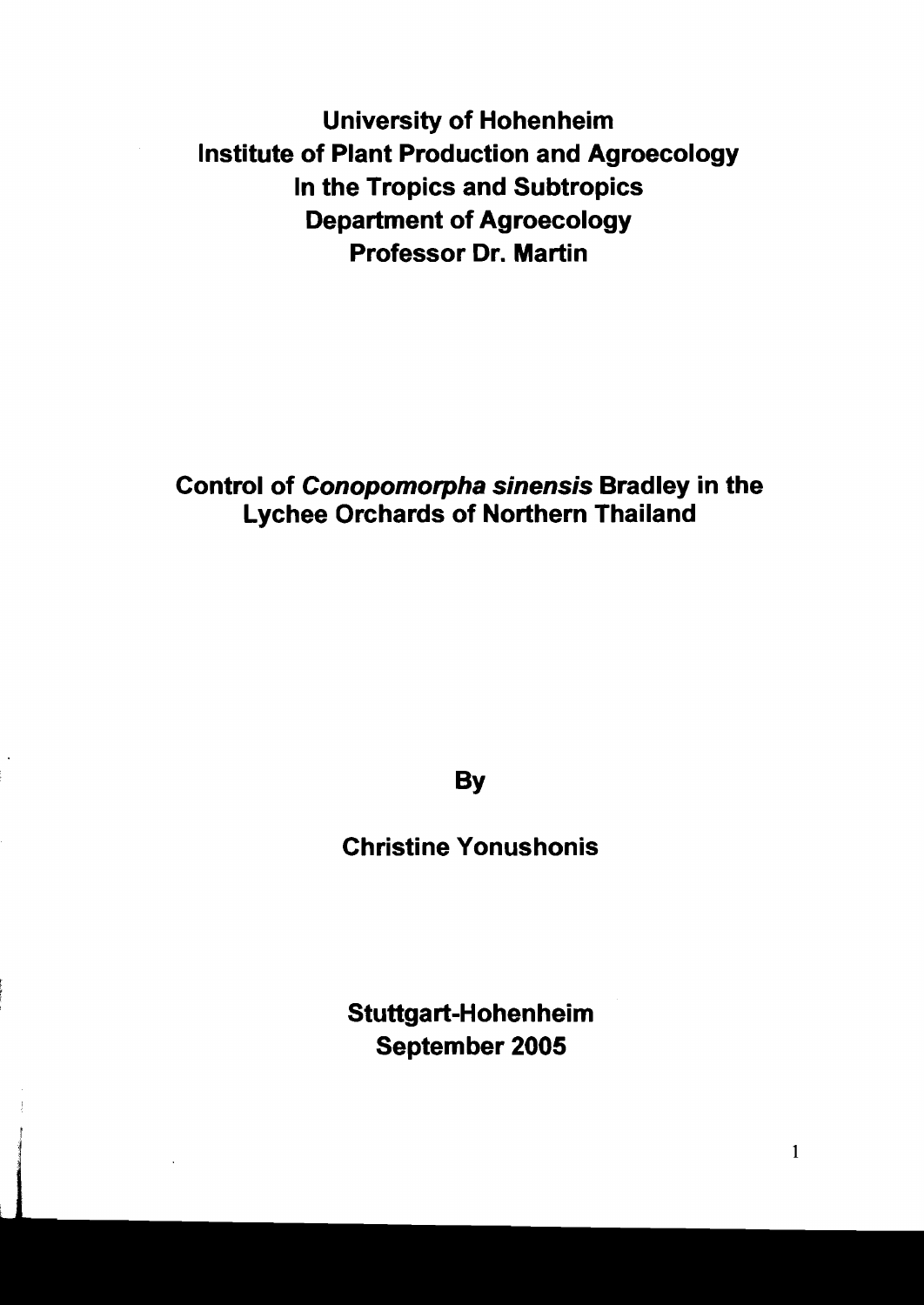## 5. **Conclusions**

The results of the fjeld experiments suggest that the timing of pesticide application played an important role in the effectiveness of the pesticide application. Pesticides were not applied at the optimat time to cause mortality. Environmental factors such as sunlight and rain may have played a major role in reducing the persistence of many of the pesticides. There were limitations and constraints to the use of many of the pesticides which may have reduced their efficacy. For example, for several of the pesticides the pests must ingest it for it to be effective. As a result of this the larvae is protected when it enters the fruit. Considering the limitations, the neem tree injection system holds great potential for the control of C. sinensis since it overcomes the problems which arise because of both timing of pesticide application and environmental constraints. It is possible that there were sub-Iethat effects on the pests, however these effects would be difficult to measure. It is also possible that migration or new generations may have occurred resulting in continuous infection of the orchards. The results of the fjeld observations correspond with what is known about the lifecycle of the pest.

The results of the lab experiment showed moderate results for the pesticide effect on pupae trial. It is possible that the pupal covering offers some protection from the pesticide. The results of the pesticide effects on larvae were as expected.

## 6. **Suggestions for further work**

Suggestions for further work include conducting more research about the lifecycle and migration patterns of C. sinensis in Thailand to determine the optimat time for spraying. It is necessary to continue monitoring of the orchards to determine if there was a reduction in future generations which may be the result of sub-Iethal affects of pesticides.